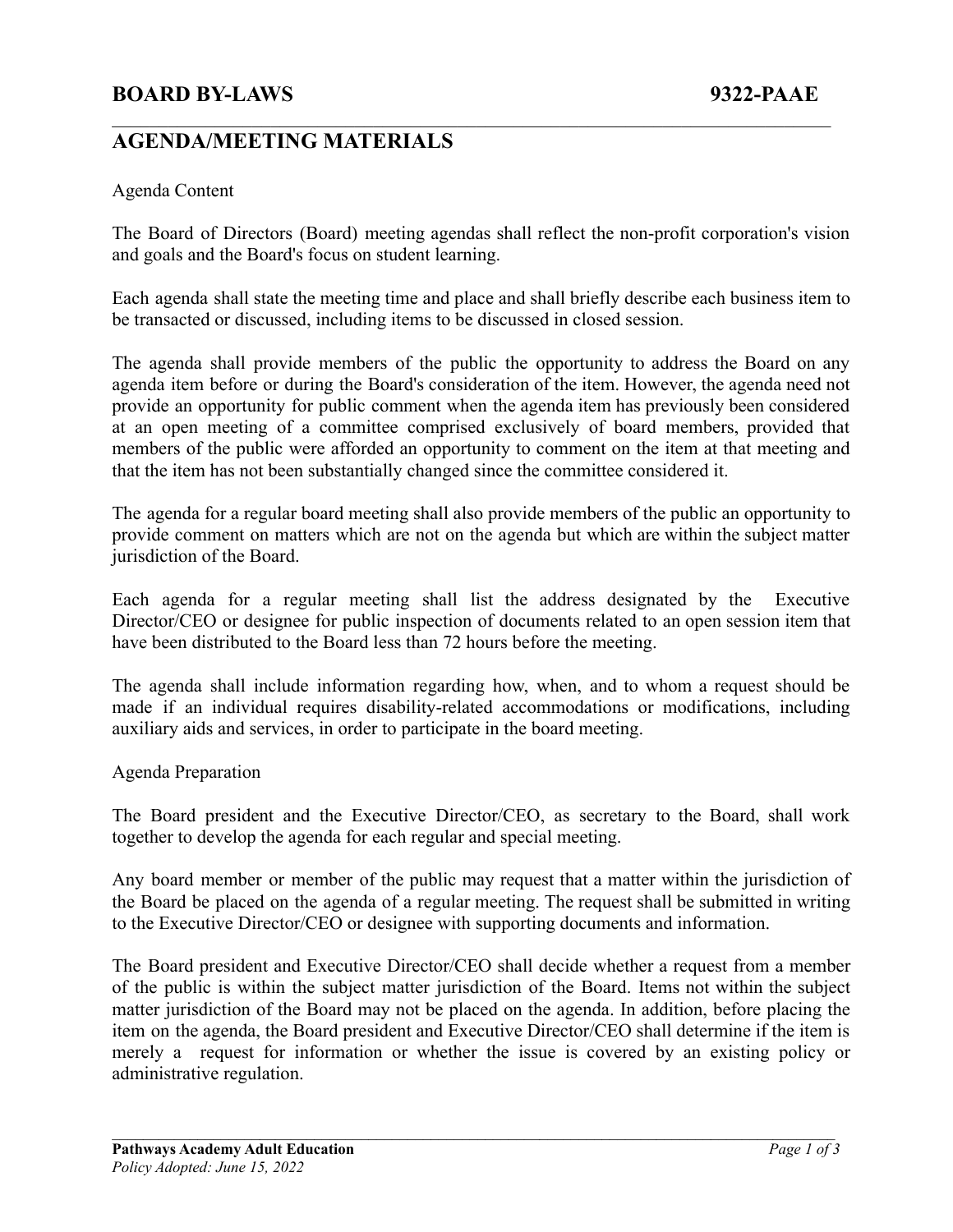### **BOARD BY-LAWS 9322-PAAE**

# **AGENDA/MEETING MATERIALS**

If the Board president and Executive Director/CEO deny a request from a board member to place an item on the agenda, the board member may request the Board to take action to determine whether the item shall be placed on the agenda.

 $\mathcal{L}_\text{max} = \mathcal{L}_\text{max} = \mathcal{L}_\text{max} = \mathcal{L}_\text{max} = \mathcal{L}_\text{max} = \mathcal{L}_\text{max} = \mathcal{L}_\text{max} = \mathcal{L}_\text{max} = \mathcal{L}_\text{max} = \mathcal{L}_\text{max} = \mathcal{L}_\text{max} = \mathcal{L}_\text{max} = \mathcal{L}_\text{max} = \mathcal{L}_\text{max} = \mathcal{L}_\text{max} = \mathcal{L}_\text{max} = \mathcal{L}_\text{max} = \mathcal{L}_\text{max} = \mathcal{$ 

The Board president and Executive Director/CEO shall also decide whether an agenda item is appropriate for discussion in open or closed session, and whether the item should be an action item subject to Board vote or an information item that does not require immediate action.

In order to promote efficient meetings, the Board may bundle a number of items and act upon them together by a single vote through the use of a consent agenda. Consent items shall be items of a routine nature and items for which Board discussion is not anticipated and for which the Executive Director/CEO recommends approval. When any Board member requests the removal of an item from the consent agenda, the item shall be removed and given individual consideration for action as a regular agenda item.

The agenda shall provide an opportunity for members of the public to comment on any consent agenda item that has not been previously considered.

All public communications with the Board are subject to requirements of relevant board policies and administrative regulations.

Agenda Dissemination to Board Members

At least 72 hours before each regular meeting, each Board member shall be provided a digital copy of the agenda and other available documents pertinent to the meeting.

When special meetings are called, board members shall receive, at least 24 hours prior to the meeting, notice of the business to be transacted.

Board members shall review agenda materials before each meeting. Individual members may confer directly with the Executive Director/CEO or designee to ask questions and/or request additional information on agenda items. However, a majority of Board members shall not, outside of a noticed meeting, directly or through intermediaries or electronic means discuss, deliberate, or take action on any matter within the subject matter jurisdiction of the Board.

Agenda Dissemination to Members of the Public

Any agenda and related materials distributed to the Board shall be made available to the public upon request without delay. Only those documents which are disclosable public records under the Public Records Act and which relate to an agenda item scheduled for the open session portion of a regular meeting shall be made available to the public.

At least 72 hours prior to a regular meeting, the agenda shall be posted at one or more locations

 $\mathcal{L}_\mathcal{L} = \{ \mathcal{L}_\mathcal{L} = \{ \mathcal{L}_\mathcal{L} = \{ \mathcal{L}_\mathcal{L} = \{ \mathcal{L}_\mathcal{L} = \{ \mathcal{L}_\mathcal{L} = \{ \mathcal{L}_\mathcal{L} = \{ \mathcal{L}_\mathcal{L} = \{ \mathcal{L}_\mathcal{L} = \{ \mathcal{L}_\mathcal{L} = \{ \mathcal{L}_\mathcal{L} = \{ \mathcal{L}_\mathcal{L} = \{ \mathcal{L}_\mathcal{L} = \{ \mathcal{L}_\mathcal{L} = \{ \mathcal{L}_\mathcal{$